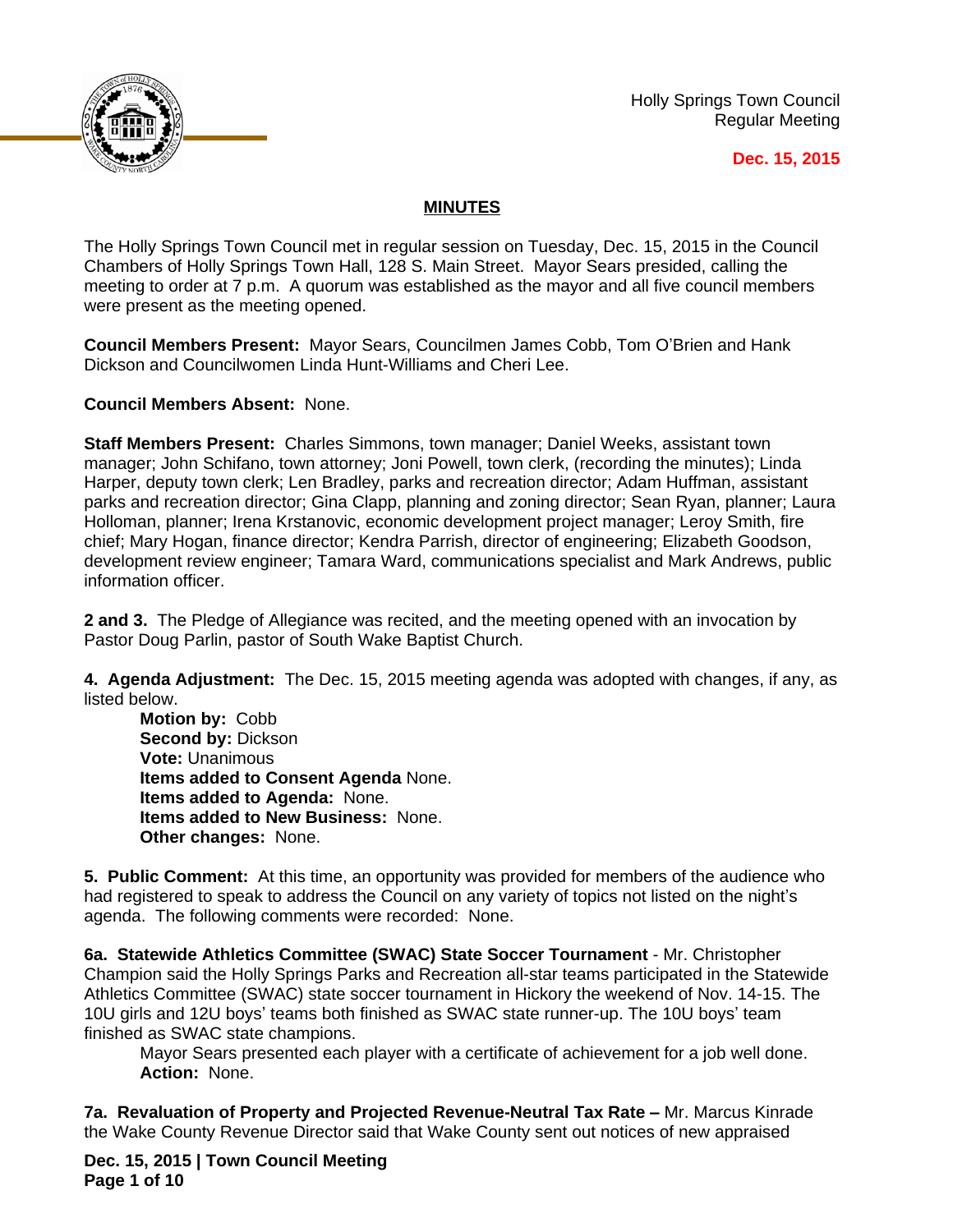values as of Jan. 1, 2016 to property owners Dec. 8. He informed the Town Council about the reappraisal process and answered questions. He also will describe the revenue-neutral rate process and how that will affect property tax rates.

**Action:** None.

**7b. Town's Financial Audit -** Ms. Phyllis Pearson, CPA, presented a report and management letter following her firm's annual audit of the Town's financial statements for the fiscal year ended June 30, 2015. In summary, the management letter states that the Town is in a strong financial position and that the firm found no deficiencies in accounting or management of the Town's finances.

**Action:** The Council approved a motion to accept the report and management letter following audit of the Town's financial statements.

**Motion by**: Cobb **Second by**: Williams **Vote:** Unanimous.

*A copy of the management letter is attached to these minutes. The full audit report remains on file with the Finance Department in accordance with the State of North Carolina Records Retention and Disposition Schedule.*

**7c. Chamber of Commerce Report –** Holly Springs Chamber of Commerce Director Scott Manning gave an update from the Chamber regarding 2015 events and 2016 plans. **Action:** None.

**8a. Public Hearing: 15-REZ-04 Bridgewater –** Mr. Ryan said the Town has received a request to zone a 0.18-acre piece of property that is formerly Durham and Southern Railroad right-of-way. The property was abandoned by the railroad and has never been established with Holly Springs zoning. The request is to establish zoning of this property with the R-MF-8: Multi-family Residential zoning district.

With that explanation completed, Mayor Sears opened the public hearing. The following input was recorded: None.

There being no comments, the public hearing was closed.

**Action #1:** The Council approved a motion to accept the following statement as true: *"The requested zone map change to establish zoning as R-MF-8: Multifamily Residential is consistent with the Holly Springs Comprehensive Growth Plan since the Future Land Use Plan Map indicates this property as Residential which allows a density range from 2 units per acre up to 8 units per acre and the R-MF-8: Multifamily Residential sets the maximum allowed density at 8 units/acre."*

**Motion by**: Dickson **Second by**: Cobb **Vote:** Unanimous.

**Action #2:** The Council approved a motion to adopt ordinance 15-REZ-04 to approve and enact Zone Map Change Petition #15-REZ-04 to establish the zoning of 0.18 acres of Wake County PIN # 0649974953 as R-MF-8: Multifamily Residential as submitted by Gold Springs, LLC.

**Motion by**: Lee **Second by**: Cobb **Vote:** Unanimous. *A copy of Zoning Ordinance 15-REZ-04 is attached to these minutes.*

**8b. Public Hearing: Annexation A15-05 -** Ms. Holloman said the Town has received a petition for voluntary annexation of approximately 47.5 acres located along Grigsby Avenue. The property owner is Betty S. Waller, Trustee Howard Odell Strother Trust, and the property is contiguous with city limits. The petition meets all the statutory requirements for annexations.

**Dec. 15, 2015 | Town Council Meeting Page 2 of 10**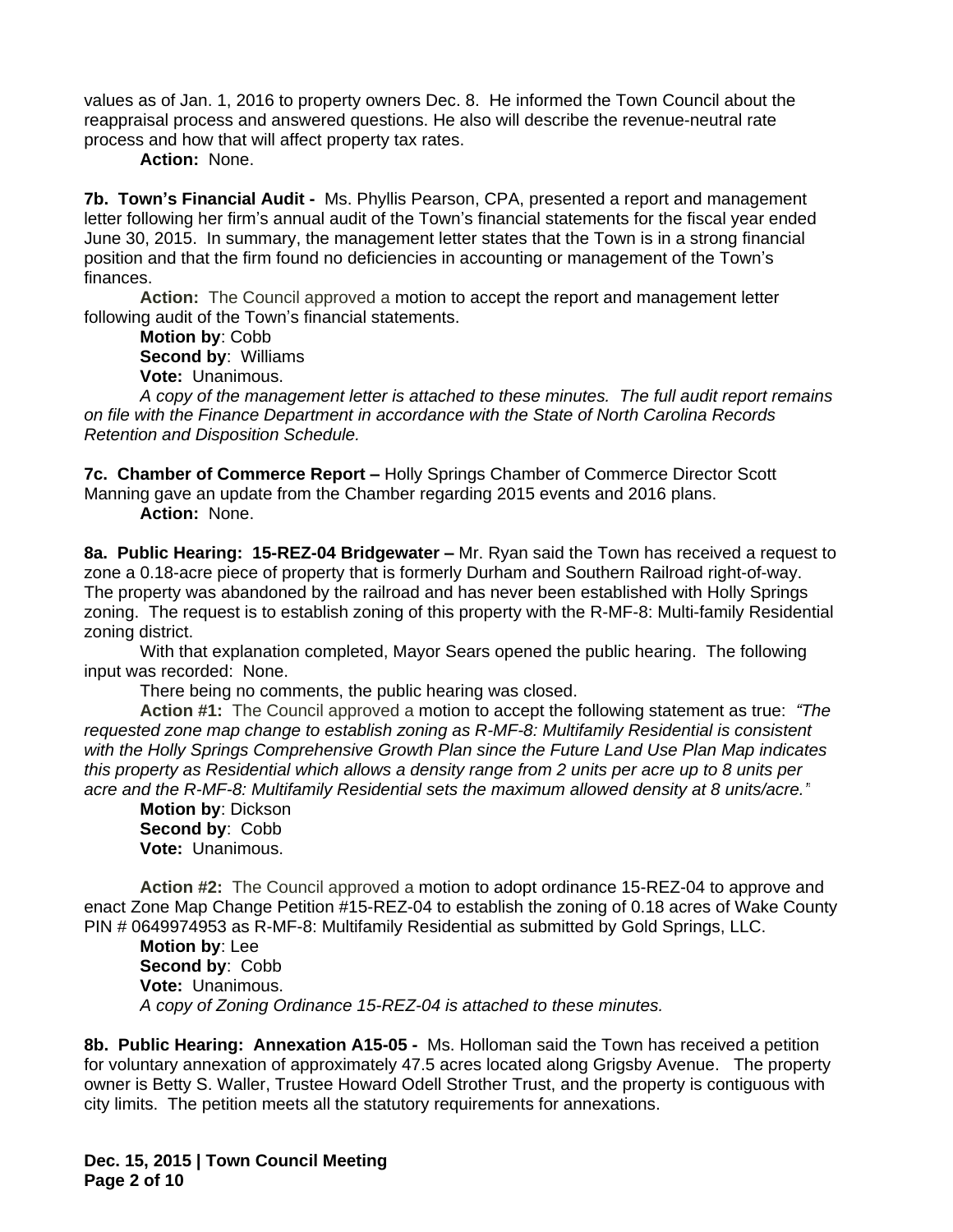Ms. Holloman added that the property owner is requesting that action on the annexation be delayed until a later Council meeting.

With that explanation completed, Mayor Sears opened the public hearing. The following input was recorded: None.

There being no comments, the public hearing was continued.

**Action:** The Council approved a motion to defer action on Annexation Ordinance A15-05 as requested by the petitioner.

**Motion by**: O'Brien **Second by**: Cobb **Vote:** Unanimous.

**8c. Public Hearing: Rezoning Petition 15-REZ-05 –** Mr. Ryan said the Town has received a request for a zone map change for property located south of the intersection of Grigsby Avenue and Blooming Meadows Lane. The applicant is requesting to rezone the property from R-20: Residential to R-10: Residential. The parcel is vacant and is surrounded by single-family residential subdivisions on all four sides – Valley Field to the north, Parks at Bass Lake to the east, Somerset Farm to the south, and Fair Hill to the west. The requested R-10: Residential zoning is consistent with the comprehensive plan and compatible with the surrounding R-10 zoning of all adjacent properties.

He said the property is the subject of the annexation agenda item 8b, on which action will be deferred. Still, because the property is within the extraterritorial jurisdiction of the Town, the rezoning can move forward. The applicant confirms his desire that the rezoning move forward in his letter requesting that the annexation be tabled.

With that explanation completed, Mayor Sears opened the public hearing. The following input was recorded:

Tom Spaulding with Spaulding and Norris, 972 Trinity Road in Raleigh – Mr. Spaulding addressed the Council to speak in favor of the rezoning noting the surrounding similar zoning. Mr. Spaulding said he understands the concerns about road connections, but that the first step is zoning.

Joe Fanjoy, 109 Fairground Road – Mr. Fanjoy addressed the Council to say that he understands that R-10 is consistent with what is surrounding, but he asked the Council to think about preserving the green and controlling the density of any site plan. He then spoke to traffic on Grigsby Ave.

There being no further comments, the public hearing was closed.

**Action 1:** The Council approved a motion to accept the following statement as being true*: "The requested zone map change from R-20 to R-10 is consistent with the Vision Holly Springs Comprehensive Plan since the Future Land Use Plan Map indicates this property as "Residential" which allows for residential development between 2 and 8 units per acre and the proposed R-10 Residential District will provide for residential development at a maximum density of 3.25 units per acre."*

**Motion by**: Dickson **Second by**: Lee **Vote:** Unanimous.

**Action 2:** The Council approved a motion to adopt ordinance 15-REZ-05 to approve and enact Zone Map Change Petition #15-REZ-05 to change the zoning of 47.56 acres of Wake County PIN # 0658276388 from R-20: Residential to R-10: Residential as submitted by Betty Waller.

**Motion by**: Williams **Second by**: Cobb **Vote:** Unanimous. *A copy of Zoning Ordinance 15-REZ-05 is attached to these minutes.*

**Dec. 15, 2015 | Town Council Meeting Page 3 of 10**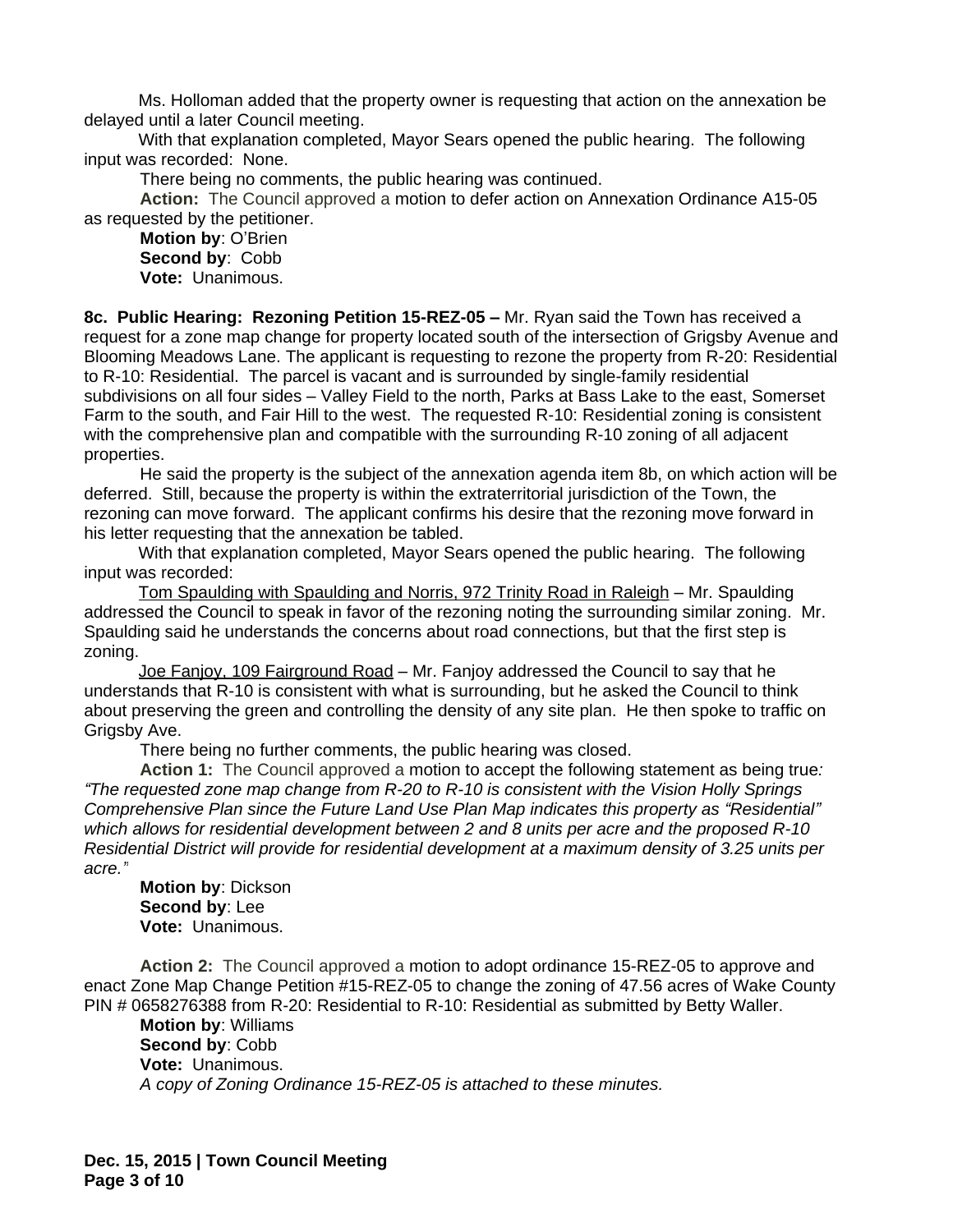**8d. Public Hearing: Annexation Ordinance #A15-06 –** Ms. Laura Holloman said the Town has received a petition for voluntary annexation of approximately .211 +/- acres located along Holly Springs Road. The property owners are Bernard F. McLeod, III and W. Stewart McLeod, and the property is contiguous with city limits. The petition meets all the statutory requirements for annexations.

With that explanation completed, Mayor Sears opened the public hearing. The following input was recorded: None.

There being no comments, the public hearing was closed.

**Action:** The Council approved a motion to adopt Annexation Ordinance A15-06 annexing .211 -/+ acres owned by Bernard F. McLeod III and W. Stewart McLeod, and more particularly described as Wake County PIN: 0659.13-14-4944, into the corporate limits of the Town of Holly Springs.

**Motion by**: Cobb **Second by**: Williams **Vote:** Unanimous. *A copy of Annexation Ordinance A15-06 is attached to these minutes.*

**8e. Development Options Plan 15-DO-01 for Harris Subdivision – Mr. Ryan said Town staff has** received a request for a development options subdivision. A total of 96 single-family lots are proposed with a total density of 2.85 units per acre. The subject property is located along the north side of Holly Springs-New Hill Road, south of 12 Oaks.

He said under Development Options subdivision requirements, the developer has to provide a higher quality product and additional elements throughout the subdivision that normally would not be required in a standard subdivision in exchange for utilizing smaller minimum lot sizes. Additional elements include stipulated open space requirements, greater sidewalk improvements, in addition to the residential design façade requirements that are shown in Tables 2.09 C. 4 and 5. The design façade requirements were updated in 2012, and now take into account updated building trends and ensure a high quality product.

Bill Russeau, representing the Planning Board, reported that one member voted in opposition to the Board's motion to recommend approval of the plan. Mr. Russeau said the member voted against the motion because he said he felt Duck Branch Lane should be completed. If it isn't during this development, then the Town should step in to make the connection as soon as possible. The rest of the Planning Board accepted staff's position that the development was small enough to be served by a single access point.

With that explanation completed, Mayor Sears opened the public hearing. The following input was recorded:

Tom Spaulding, Spaulding and Norris, 972 Trinity Road, Raleigh – Mr. Spaulding explained the history of how the Duck Branch Lane stub into the property came about. He said it was in response to concerns in the development of Twelve Oaks Phase 2 as to whether a second access point might be needed in the future.

There being no further comments, the public hearing was closed.

**Action #1:** The Council approved a motion to make and accept the findings of fact as submitted by the petitioner to be recorded in the minutes for Development Option Plan Petition #15- DO-01 for Harris Subdivision to allow for development incentives to be used in the R-10 residential zoning district as submitted by Spaulding & Norris, Project Number 14058, dated revised 11/9/15.

A petition for Waiver of Regulations of UDO Section 2.05: R-10 Residential District to allow for the use of development options may be granted only upon the presentation of sufficient evidence to enable a written determination that:

- *1. The use of area properties will not be adversely affected;*
- *2. The proposed development is appropriate to the site and its surroundings;*
- *3. The proposed development is consistent with the policy statements of the Comprehensive Plan;*
- *4. The proposed development is consistent with the intent and purpose of this UDO;*

**Dec. 15, 2015 | Town Council Meeting Page 4 of 10**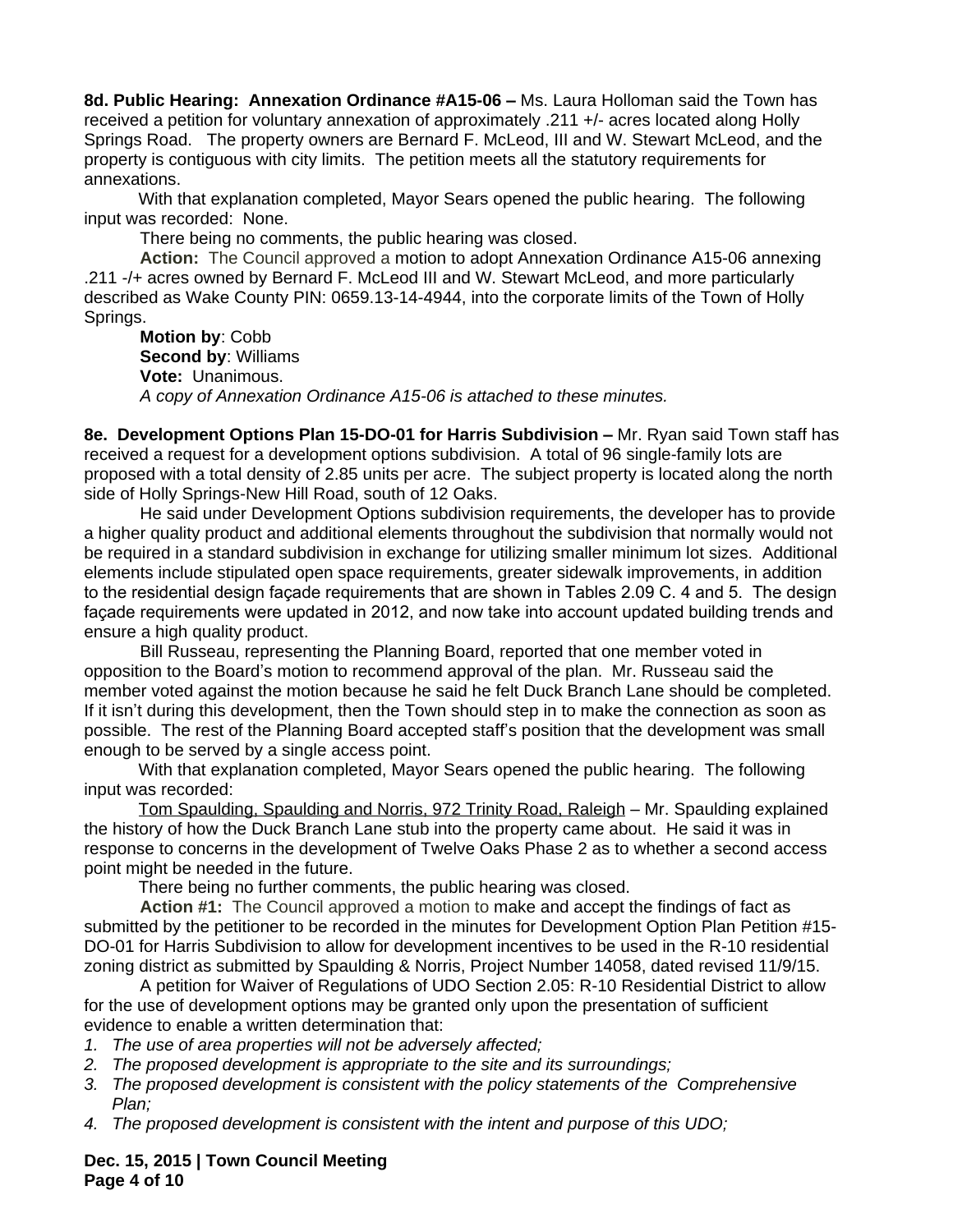- *5. The proposed development will enhance or preserve the natural and/or environmental features on the property; and*
- *6. The proposed development will reduce the amount of tree cutting or mass grading of the property as a result of using Development Options.*

**Motion by**: Williams **Second by**: Dickson **Vote:** Unanimous.

**Action 2:** The Council approved a motion to approve Development Option Plan Petition #15-DO-01 for Harris Subdivision to allow for development incentives to be used in the R-10 residential zoning district as submitted by Spaulding & Norris, Project Number 14058, dated revised 11/9/15, with the following conditions:

- 1) Home Owner's Association covenants shall be recorded with the first plat associated with this subdivision.
- 2) A fee-in-lieu of upgrade will be required for this project for the Pump Station and/or Force Main.
- 3) Prior to final plat approval, a fee-in-lieu of land dedication will be required and due at the per lot fee as specified in the Town's Fee Schedule at time of platting.
- 4) Please note that this project will be required to meet Town's NPDES Phase II Post Construction Stormwater ordinance.
- 5) Prior to 1<sup>st</sup> Construction Drawing submittal the following items are to be addressed (or included with the submittal package):
	- a) Street Trees on all interior streets shall be positioned as to not interfere with any lighting fixtures or site distance triangles. A revised street tree plan shall be submit to the Department of Planning and Zoning upon completion of a street lighting plan.
	- b) Offsite right-of-way must be dedicated for this project.
	- c) A detailed hydraulic report will be required for the reclaimed water main extensions proposed. The information for this report has been submitted and is under review.
	- d) A separate soils report will be required to be provided.
	- e) All items listed on the Stormwater Submittal Checklist, Form #16003, must be included.
	- f) A sealed engineer's report including calculations to verify hydraulic capacity of existing pond. Identify primary and secondary outlet structures and/or spillways.
	- g) A sealed engineer's report and recommendations to verify structural integrity of dam(s).
	- h) Verify that pond meets NCDENR Dam Safety requirements.
- 6) Prior to Construction Drawing approval the following items are to be addressed:
	- a) Stormwater sureties are required on this project. A performance surety in the form of a bond, letter of credit or cash is required in the amount of 150% estimated construction cost of the stormwater BMP prior to plat recordation and a maintenance surety in the form of a cash escrow account in the amount of 35% the actual construction cost of the BMP is required at the end of the performance monitoring period for the project.
	- b) Approval of Stormwater Management Plan is required prior to issuance of a land disturbance permit or construction drawing approval.
	- c) Payment of the Stormwater Fee-in-Lieu will be required.
- 7) The following items must be addressed prior to Town Council approval:

Water System Hydraulic Report must be approved.

**Motion by**: Lee

**Second by**: Dickson

**Vote:** The motion carried following a 4-1 vote. Council members O'Brien, Lee, Dickson and Williams voted for the motion. Councilman Cobb voted against.

**8f. Public Hearing: Ordinance #15-11, 15-UDO-04 –** Mr. Ryan said to carry out the goals of the Comprehensive Plan and Village District Area Plan, staff is proposing a new "option" for residential development under the R-8 Residential Zoning District. This "option" would be available only to properties within the boundaries of the Village District Area Plan.

**Dec. 15, 2015 | Town Council Meeting Page 5 of 10**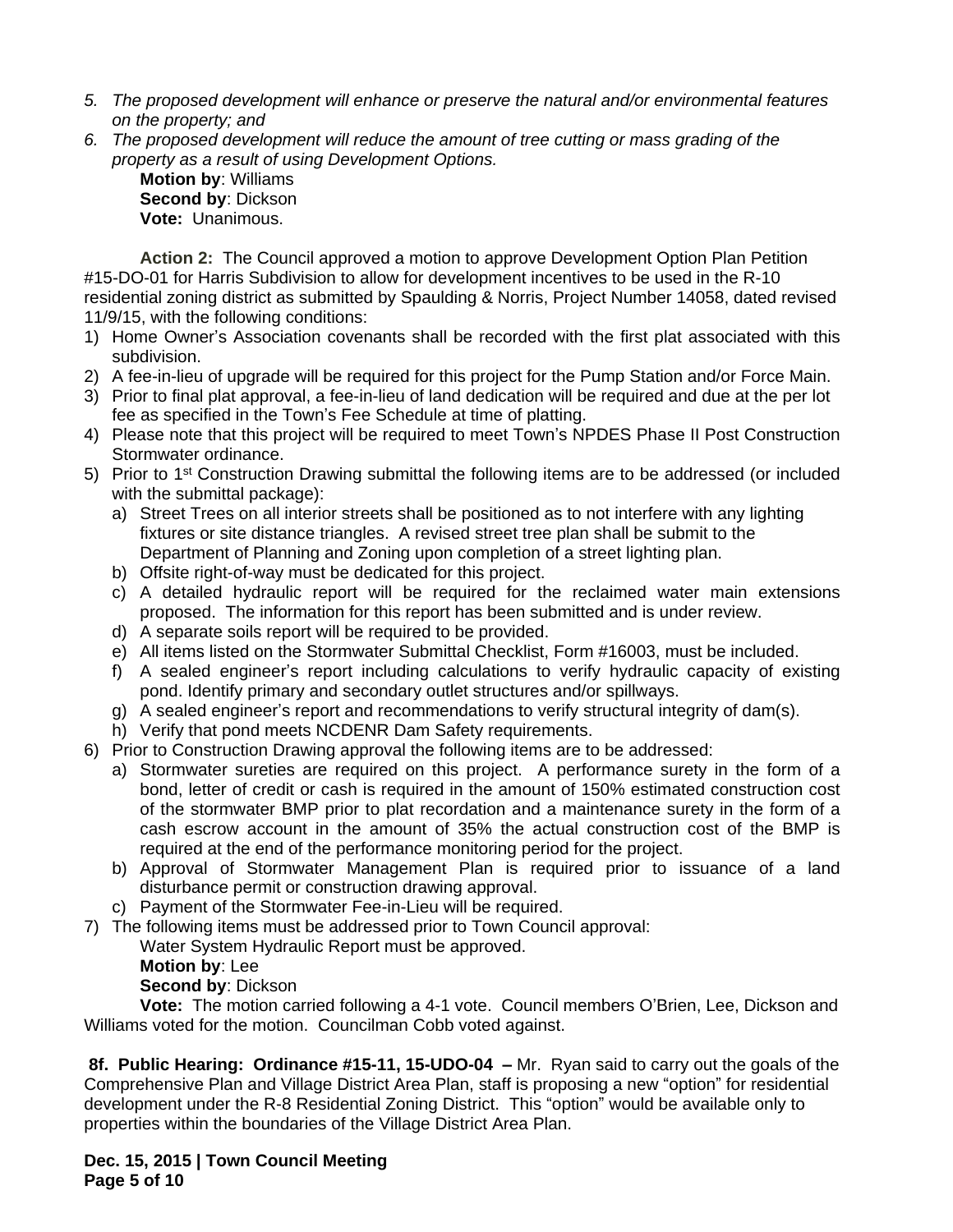He said the purpose of the new section is to encourage: the development of the central village core of the Town of Holly Springs; new development on vacant and underutilized land in areas with existing infrastructure, utilities, and public facilities; the redevelopment of blighted, distressed and underutilized properties; a diverse range of residential housing types; development of pedestrian oriented communities; development of traditional style neighborhoods; development of communities that are visually and functionally connected to one another; and creativity and imagination in the process of development.

Mr. Ryan said under Infill Development Options, a developer has to provide a higher quality product and design elements throughout the subdivision in exchange for utilizing smaller minimum lot sizes. These elements include residential design façade requirements, the provision of alleyways for the smallest allowed lot sizes, sidewalks in conformance the Village District Area Plan, and decorative street signs and light fixtures. Any project applying for infill development options would be required to file a development plan which would be reviewed by the Planning Board and acted upon by the Town Council after a public hearing.

With that explanation completed, Mayor Sears opened the public hearing. The following input was recorded: None.

There being no comments, the public hearing was closed.

**Action 1:** The Council approved a motion to accept the following statements as being true: *"The requested UDO Text Amendment is consistent with the Vision Holly Springs Comprehensive Plan, in particular the following goals:* 

## *Comprehensive Plan Land Use Goals*

- *1. Establish a series of pedestrian friendly neighborhoods that will enable the town to maintain a "small town" character as it grows and changes.*
- *2. Ensure that new housing is appropriate in type, location and density to minimize environmental impacts and maintain community character.*
- *3. Accommodate a variety of housing types that includes single family, executive housing, townhouses, condominiums, and apartments.*

## *Village District Area Plan*

*LU-1. a. Encourage residential uses as depicted on the Plan. These uses include:*

- *• Single Family Residential in the form of patio homes or zero lot lines with a density of four to five dwelling units per acre.*
- *• Mixed Residential development, including a variety of housing types within a single project (i.e. condo, patio homes, attached and detached, etc.)*
- *• Attached Residential in the form of apartments, townhomes, and condos*
- *LU-3. a. Attract more private investment.*
	- *• Modify codes so that they are less restrictive, making the Village District more attractive to developers than the surrounding areas.*
- *IDR-1. Allow increases in density in existing residential neighborhoods.*
	- *• Encourage redevelopment of single-family lots into smaller lots and/or attached housing such as townhomes.*
	- *• Encourage subdivision of large lots into infill with smaller lots, which will result in a reduction of the original lot without altering the appearance of the lot from the existing street."*

**Motion by**: Williams **Second by**: Cobb **Vote:** Unanimous.

**Action 2:** The Council approved a motion to adopt Ordinance 15-11 to approve and enact UDO Text Amendment #15-UDO-04 to add a new Section to the Unified Development Ordinance, Section 2.10 Infill Development Options, and to make modifications to the text of the UDO consistent with this new section 2.10, as requested by the Town of Holly Springs.

**Motion by**: Cobb **Second by**: Williams

**Dec. 15, 2015 | Town Council Meeting Page 6 of 10**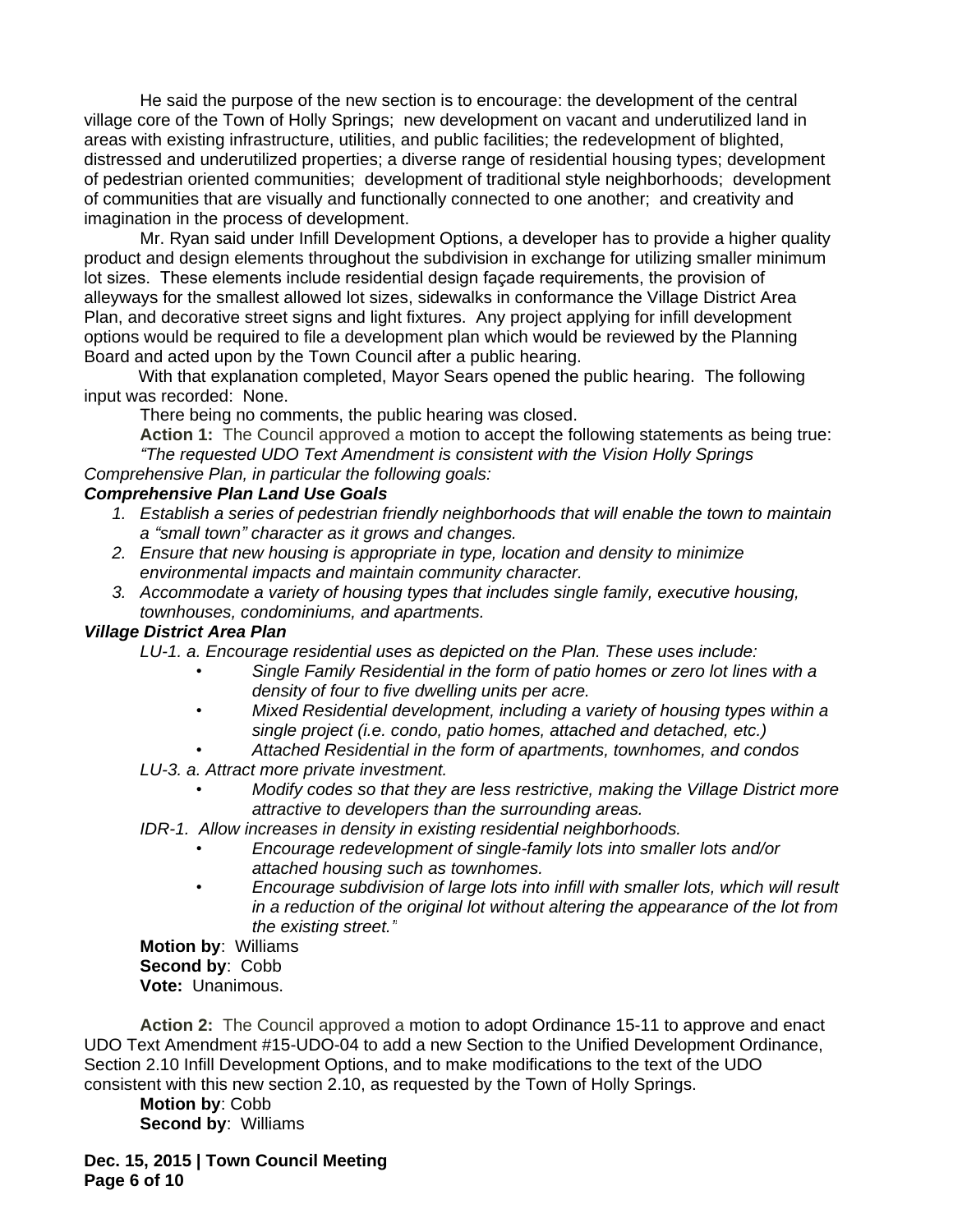**Vote:** Unanimous.

*A copy of Ordinance 15-11 as amended is attached to these minutes.*

**8g. Public Hearing: Ordinance #15-12, 15-UDO-06 VDAP Residential –** Ms**.** Clapp said the Town's "development team" - Planning & Zoning, Engineering, Economic Development and Administration staff - have been discussing the future of land uses and appropriate density and the need for intensifying density in the Town's Village District. The Department of Planning & Zoning is gearing up for an update to the Town's Village District Area Plan and preparing an implementation program to bolster development interest and to align development proposals with the Town's plan for the area.

She said during this evaluation period, staff is recommending to amend the residential zoning districts to require the construction of single-family homes to obtain approval through the Special Exception Use process so that the development of that parcel can be evaluated through the Special Exception Use findings of fact to ensure that it is appropriate for the neighborhood.

With that explanation completed, Mayor Sears opened the public hearing. The following input was recorded: None.

There being no comments, the public hearing was closed.

**Action 1:** The Council approved a motion to accept the following statements as being true: *"The requested UDO Text Amendment is consistent with the Vision Holly Springs Comprehensive Plan as follows:* 

- *Section 1: Future Land Use Objective #7: Ensure that new housing is appropriate in type, location and density to minimize environmental impacts and to maintain community character.*
- *Village District Area Plan Land Use Recommendation:*
	- *o LU-1, a. Encourage residential uses as depicted on the plan. These include: Single Family Residential in the form of patio homes or zero lot lines with a density of four to five dwelling units per acre.*
	- *o LU-4 …Single-family neighborhoods surrounding the center of the Village District could be at risk of having their edges eroded as commercial uses locate along Main Street and other key streets in the Village District. Higher density residential uses create a transition from commercial to single-family residential as shown on VDAP by buffering the existing neighborhoods from more intense development.*
	- *o IDR-1 Allow increases in density in existing residential neighborhoods: a) encourage redevelopment of single-family lots into smaller lots and/or attached housing such as townhomes. B) Encourage subdivision of large lots into infill with smaller lots, …*

*Z-1, b. Consider increasing the gross density and decreasing the minimum lot area to allow for greater residential density in the Village District."*

**Motion by**: Williams **Second by**: Cobb **Vote:** Unanimous.

**Action 2:** The Council approved a motion to adopt Ordinance 15-12 to approve and enact UDO Text Amendment #15-UDO-06 to modify the text of UDO Sections 2.03, 2.04, and 2.05 regarding residential development in the Village District area as submitted by Town of Holly Springs.

**Motion by**: O'Brien **Second by**: Dickson **Vote:** Unanimous. *A copy of Ordinance 15-12 as amended is attached to these minutes.*

**9. Consent Agenda:** The Council approved a motion to approve all items on the Consent Agenda. The motion carried following a motion by Councilman Cobb, a second by Councilman Dickson and a unanimous vote. The following actions were affected:

**Dec. 15, 2015 | Town Council Meeting Page 7 of 10**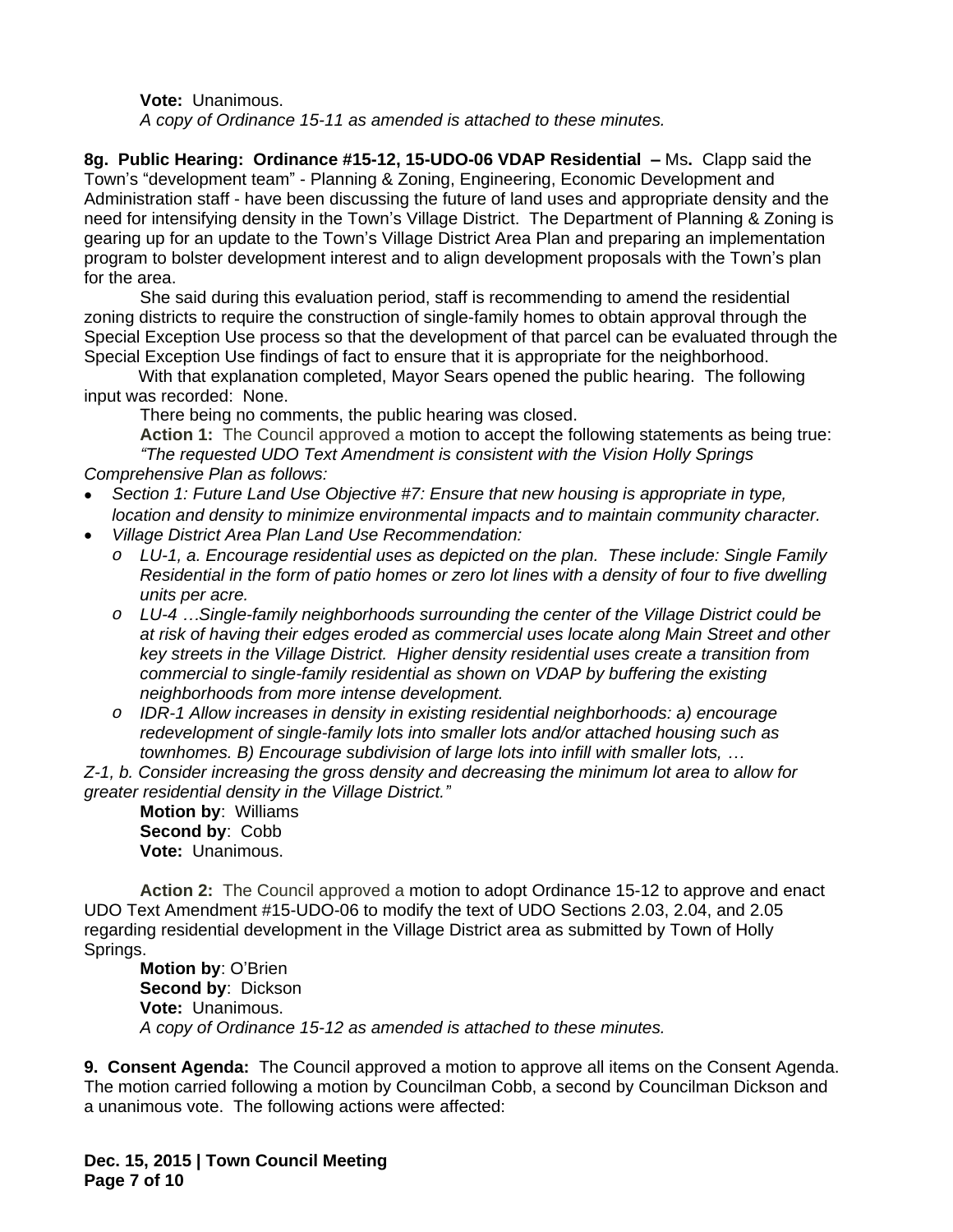9a. Budget Amendment Report – The Council received a monthly report of amendments to the FY 2015-16 budget approved by the town manager. *A copy of budget amendment report is attached to these minutes.*

9b. Resolution 15-35 – The Council adopted Resolution 15-35 declaring certain personal property surplus to the needs of the town. *A copy of Resolution 15-35 is attached to these minutes.* 

9c. Certified Site Study Contract – The Council approved to retain the Timmons Group to help the Town prepare studies required in the application process for a certified site for economic development.

9d. Budget Amendment, \$17,856 – The Council adopted an amendment to the FY 2015-16 budget in the amount of \$17,856 to cover costs of land acquisition. *A copy of budget amendment is attached to these minutes.*

9e. North Main Athletic Complex Phase II Contract Change Orders – The Council approved construction contract change order requests in the amount of \$19,316 for T. A. Loving in North Main Athletic Complex Phase II project.

**10a. 15-DP-12, Sunset Ridge North Business Center, II –** Mr. Ryan said in 1998, the Sunset Ridge North Business Center was first approved by the Town of Holly Springs. The approved plans for this project included 28,800 square feet of office space located in two 3-story buildings. While phase 1 of this project ultimately was constructed (the current building located on this property) the second building never was completed, and the plans have since expired.

He said the town has received a development plan to construct a second building on this property. Since the previously-approved plan expired, a new development plan is required to be reviewed and approved by Town Council. The proposal includes one 3-story structure containing 24,600 square feet of office space (this brings the total space between the current and proposed building to 39,000 square feet.) In addition to the new building, 51 new off-street parking spaces would be added to the site.

The subject property is located in the Sunset Ridge North Planned Unit Development and is designated as Commercial District. The proposed office use is permitted in the Commercial District as designated in the PUD document. According to the UDO decision matrix, any project that contains more than 20,000 square feet of floor area must be reviewed by Planning Board and approved by Town Council. This development plan also includes a request to reduce the total number of provided parking spaces.

**Action #1:** The Council approved a motion to make and accept the findings of fact as submitted by the petitioner to be recorded in the minutes for a waiver of regulations of PUD Section C: Parking, reduction in the total number of parking spaces, for Development Plan Petition #15-DP-12 for Sunset Ridge Business Center North II to allow for a reduction in the total number of parking spaces by 17 spaces, or a reduction of 12% of the minimum required.

A petition for a waiver of regulations of PUD Section C: Parking, reduction in the total number of parking spaces, may only be granted upon the presentation of sufficient evidence that the applicant can adequately demonstrate that the anticipated traffic volumes are significantly less than required. For guidance, the Town Council can use the findings of fact associated with a request for a Parking Reduction found in the UDO:

- a. The nature and location of the proposed building or structure, and;
- b. The maximum number of students, employees, guests, customers, or clients who can reasonably be expected to use the proposed building or structure at one time, and;
- c. The quantity of existing public or private parking on the lot or in the integrated center, business park or industrial park that can reasonably be expected to be available when the building or structure is in use, or;
- d. The reduction of required off-street parking spaces will result in preserving existing vegetation on the property, or;
- e. A land banked area for future off-street parking spaces is provided on the lot or within the integrated center, business park or industrial park that is of sufficient size and layout

**Dec. 15, 2015 | Town Council Meeting Page 8 of 10**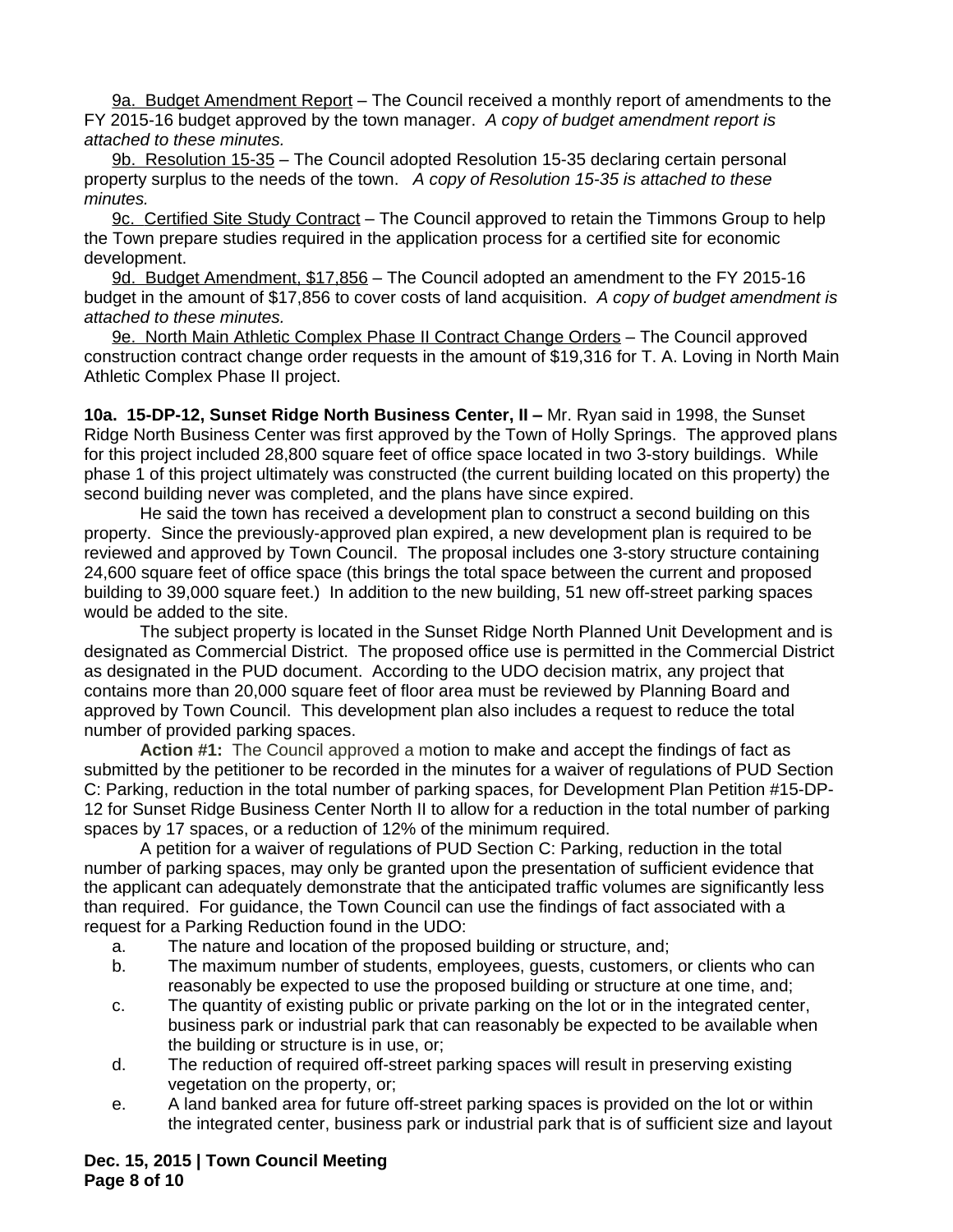to effect compliance with the basic minimum requirements of this UDO is indicated on the approved plans. Such land banked area shall not be used for any form of development unless an amended alternate parking plan is submitted, and approved, that indicates compliance with the provisions of this sub-Section.

**Motion by**: O'Brien **Second by**: Cobb

**Vote:** Unanimous.

*A copy of the application for a waiver of UDO regulations addressing the findings of fact is attached to these minutes.* 

**Action #2:** Having made findings of fact that the petition meets the requirements to be granted a waiver of regulations of PUD Section C: Parking, reduction in the total number of parking spaces, a motion to allow a reduction in the total number of parking spaces by 39 spaces, or a reduction of 28.3% of the minimum required, in association with Development Plan Petition #15-DP-12 for Sunset Ridge Business Center North II as submitted by Tony M. Tate Landscape Architecture, Project Number 15078, dated 11/09/2015.

**Motion by**: Cobb **Second by**: Dickson **Vote:** Unanimous.

**Action #3:** The Council approved a motion to approve Development Plan #15-DP-12 for Sunset Ridge North Business Center II as submitted by Tony M. Tate Landscape Architecture, Project Number 15078, dated revised 11/09/2015 with the following conditions:

- 1. All previous approval conditions for *Sunset Ridge North PUD* will apply to this plan as well.
- 2. A fee-in-lieu of upgrade will be required for this project for the Pump Station
- 3. Prior to first submittal of Construction Drawings (or shown on the plans at submittal), the following items must be addressed:
	- a. Revise location of the knox box to the area by the riser room.
	- b. A point-by-point photometric plan for the site lighting shall be submitted to the Department of Planning & Zoning for review and approval.
- 4. Within 5 day of Town Council approval, the following items must be completed:
	- a. The Intersection Analysis Report must be finalized and approved.
		- b. The Fire Flow Analysis must be approved.

**Motion by**: Williams **Second by**: Cobb

**Vote:** Unanimous.

**10b. Main Street Extension / Avent Ferry Road Intersection Projects –** Ms. Parrish said the Town is participating with the North Carolina Department of Transportation to complete two projects to improve traffic flow on Avent Ferry Road: the extension of Main Street to connect with Piney Grove-Wilbon Road, and the reconfiguration of traffic movements in the intersection of Avent Ferry Road and Hwy. 55 Bypass.

NCDOT, which is providing 80% funding, has allowed that both projects be bid together, which is expected to result in cost savings. Ms. Parrish reported that five bids were opened, and the low bid was well above what the engineer's estimate was for the projects. She said staff would meet with NCDOT to identify more funding and then return to Council.

**Action:** None.

**11. Other Business:** Councilman O'Brien asked what had been done to address an after-school issue on Cline Falls Drive. Mr. Simmons said police had made an initial visit to the street where parents, in an apparent effort to avoid the pick-up lines at the Holly Grove schools, were causing a

**Dec. 15, 2015 | Town Council Meeting Page 9 of 10**